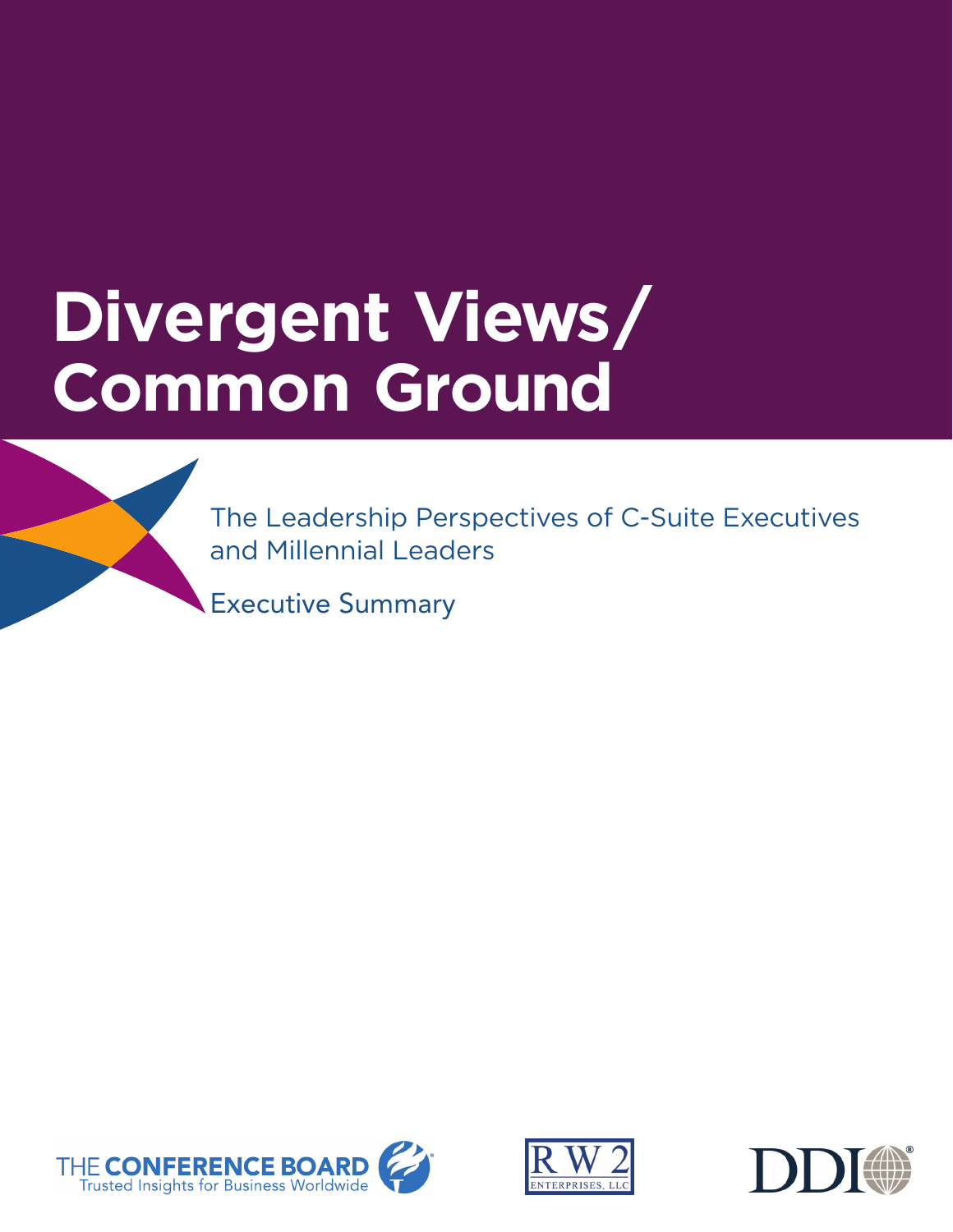In most companies, Millennials are already a significant percentage of the workforce. In tech-related industries and management consulting firms, they are rapidly becoming the majority. Millennial leaders, more tech savvy, globally connected, and diverse than any generation in American history, will need to take on increasingly complex leadership roles, sometimes earlier in their careers and at a point at which neither they nor their companies are entirely comfortable with the level of readiness. It is simple: In the coming years, every leadership role will be filled by a member of the Millennial generation, and their impact as leaders will be felt for decades. With the GDP of the United States alone at more than \$18 trillion, the stakes could not be higher. It is imperative that all organizations in this increasingly global, interconnected, and ever-changing world have the effective leaders they will need to move their organizations, their communities, and their countries forward.

There are several credible, research-based studies of Millennials in the workplace, including Adkins' *What Millennials Want from Work and Life* (Gallup; 2016); Deal & Levenson's *What Millennials Want from Work: How to Maximize Engagement in Today's Workforce* (McGraw Hill, 2016) and *Myths, Exaggerations, and Uncomfortable Truths* (IBM, 2015), which have helped to frame realistic views of Millennial employees and their contributions. However, much less has been written about Millennial leaders, especially research-based examinations of these leaders within some of the world's greatest companies. This report seeks to fill that void in order to help current CEOs and C-Suite leaders better understand Millennial leaders, their views on leadership, their values, their preferred development styles, and the ways in which they will likely lead.

Our research sought to determine whether these leaders are indeed different from those of earlier generations. Specifically, we wanted to know if there is something inherently different among the leaders of this generational

cohort or if any differences might be more attributable to life stage. That is, as Millennial leaders age and are in the workforce longer, are they likely to develop views and attitudes about themselves and the world that are more closely aligned with those of previous generations?

Building on prior joint research,<sup>6</sup> the main objective of this project is to determine how Millennials view leadership, how senior leaders view leadership, how their views compare to the way other generations view leadership, and the implications for any significant differences in how Millennial leaders should be developed. In our earlier work, we found that aggressive-growth organizations have a significantly higher proportion of Millennial leaders than do organizations with slower growth trajectories. These Millennial leaders appear to be moving more quickly through the ranks than have leaders in other generations, perhaps signaling a willingness to step up and an eagerness for continual development. As they will be a significant percentage of the C-Suite in the coming decade, it is imperative to better understand the views and values of Millennial leaders and to ensure that existing C-Suite leaders, composed of several generational cohorts including Millennial leaders, appreciate both the areas of divergent thinking and the common ground that exist among leaders.

We believe the knowledge and insights we have gained through this research are valuable in supporting organizational efforts to:

- + Attract, develop, engage, retain, and empower Millennial leaders.
- + Determine the critical leadership skills for success now and in the future.
- + Strengthen relationships between the generational leader populations.
- + Align leadership development and succession efforts to business strategy.
- + Enhance corporate brand and reputation as an employer of choice among Millennial leaders.

 $6$ Development Dimensions International (DDI) and The Conference Board (TCB), Global Leadership Forecast 2014/2015. The full report can be read here: https://www.ddiworld.com/glf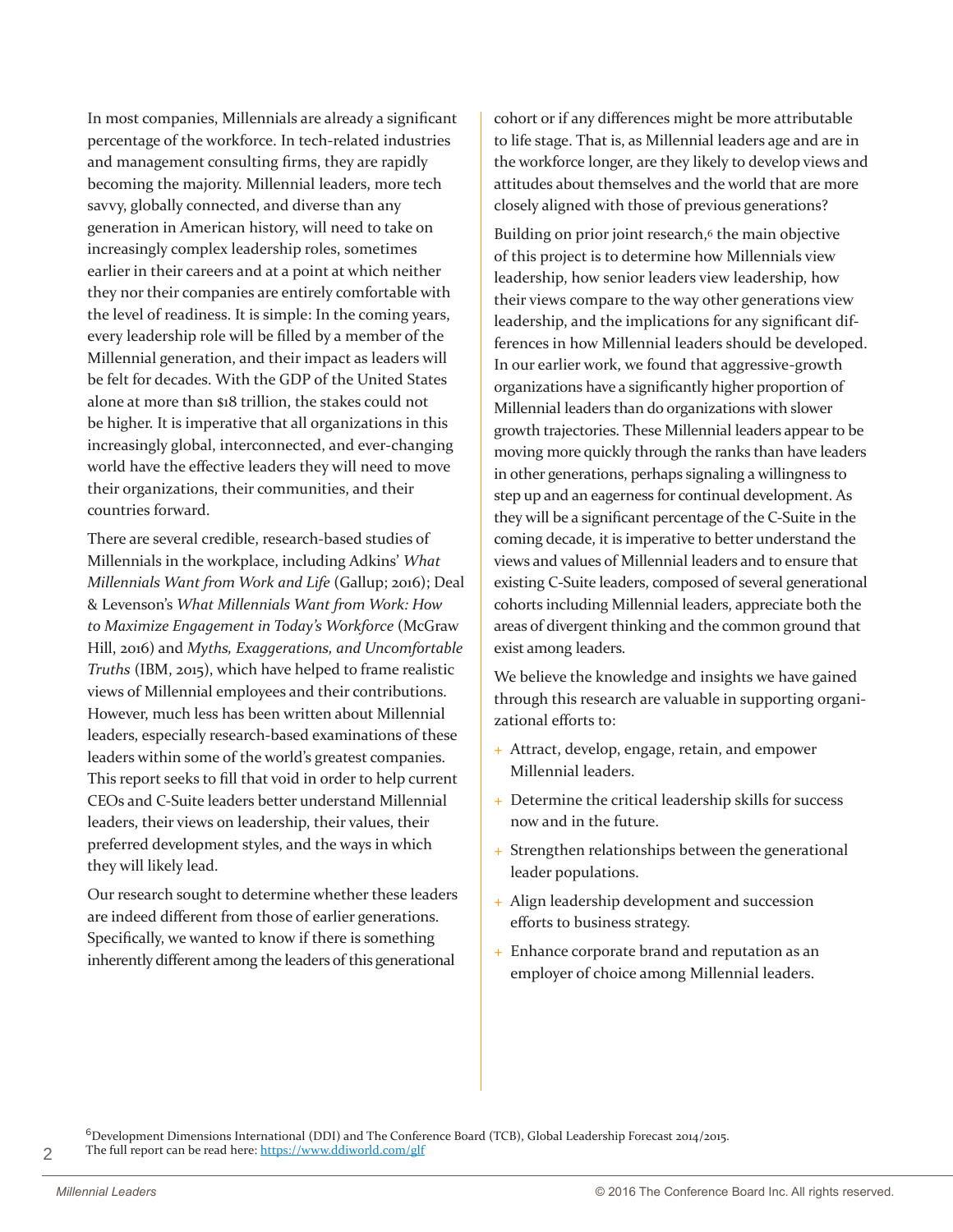# Surprising Similarities—and Important Differences

Our hypothesis was that differences among generational cohorts were more likely to be attributable to life stage versus inherent generational differences. Our research findings confirmed our hypothesis and shed light on the ways in which the rising generation of leaders might best carry forward the leadership of the organizations they serve. We learned that, generally, Millennial leaders aren't that different from other generations and from CEOs, but there are important caveats:

- 1. Technology is important to Millennial leaders, but they also want face-to-face interaction, especially with managers.
- 2. Social values are important to Millennial leaders, but they are not as important as CEOs might think.
- 3. Millennial leaders may be fearless, or unafraid to speak up, but they're also risk averse.
- 4. Millennial leaders want to work hard but on their own terms. Work/life balance is important to everyone, but decreases in importance with career advancement, perhaps triggered by the realization that with greater responsibility comes greater time commitments.
- 5. Millennial leaders want to stay but are willing to move if they aren't growing. Millennial leaders are as engaged, and intend to stay at a company, as long as other generations.
- 6. Millennial leaders prefer more informal leaderemployee relationships but consider outcome-based accountability critical to achieving expected performance.
- 7. Millennial leaders don't like formal hierarchy but want to move up the ranks with promotions.
- 8. Millennial leaders have different workplace design preferences than CEOs think: they don't want lowhierarchy organizational structures or open design.

# **However, Millennial leaders hold different views from other generations in that they:**

- 1. Value certainty and want to avoid risk more than do CEOs.
- 2. Value achievement and fun more than non-Millennials.
- 3. Are ambitious about their careers and expect advancement at an accelerated pace.
- 4. Find coaching from managers and internal coaches/ mentors very effective.
- 5. Want mentoring by senior leaders, but not as much as CEOs think.

## **CEOs value leadership qualities differently from other leadership cohorts in the following areas:**

- 1. CEOs place higher importance on emotional intelligence.
- 2. Whether now or in the future, global and cultural acumen is less important for CEOs.
- 3. CEOs see technology savvyness as less important.
- 4. CEOs think taking career risks is a very beneficial developmental activity.

## **Despite the differences listed above, leaders across the generational cohorts had much in common:**

- 1. Managerial feedback is important, particularly at lower-levels, while mentor feedback is consistently important across levels.
- 2. Sustainability is important to everyone.
- 3. Most common leadership derailers are consistent among all groups of respondents, with arrogance and avoidance topping the list across all leader cohorts.
- 4. Developing through a range of experiences makes a big difference.

Extensive detail about these and other findings can be found in the full report, which reflects our analysis of the data.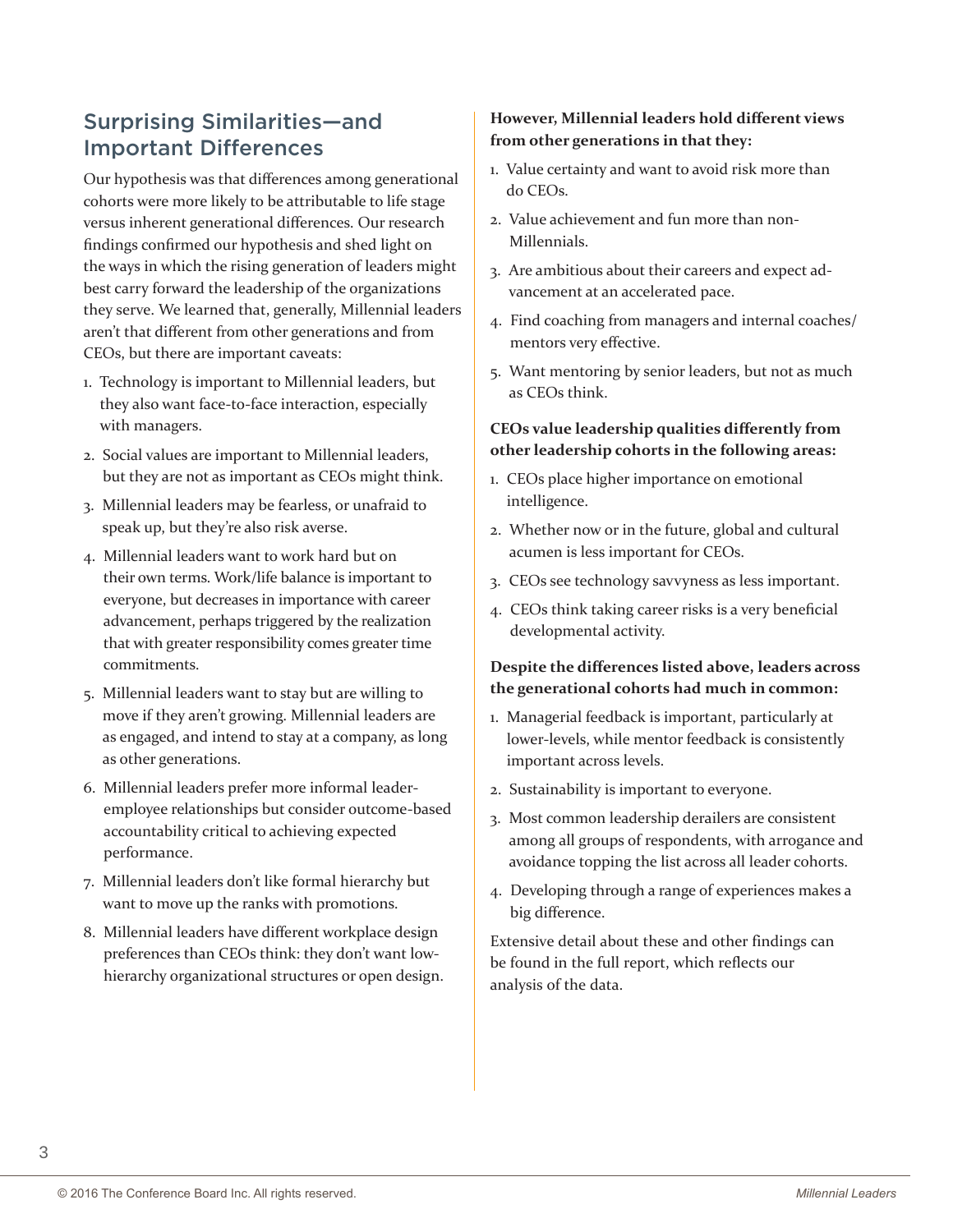# About This Study

The project was jointly led by The Conference Board (TCB), Development Dimensions International (DDI), and RW2 Enterprises (RW2E). Please see page 5 for research team biographies. Fourteen organizations participated: Aetna, American Express, athenahealth, The Boeing Company, Cardinal Health, Humana, Johnson & Johnson, Kindred Healthcare, KPMG, Teachers Insurance and Annuity Association of America, United Rentals, UPS, Verizon Communications, and Xerox.

Beginning in the spring of 2016, we partnered with leadership teams at these 14 organizations to gather information as follows:

- The Chief Executive Officer (CEO) completed a leadership survey and participated in a 30- to 60-minute follow-up interview with a lead researcher.
- The Chief Human Resources Officer (CHRO) or the head of the Leadership Development function completed a survey regarding leadership development efforts across the enterprise and participated in a 60-minute follow-up interview with a lead researcher.
- C-Suite leaders participated in a 60-minute focus group facilitated by a lead researcher or, to accommodate schedule conflicts, a one-on-one telephone interview with a lead researcher.
- Millennial leaders participated in a 60-minute focus group facilitated by a lead researcher.
- C-Suite leaders, senior leaders, and Millennial leaders completed a leadership survey; thus, all leaders, regardless of generation, completed a survey.

Note: Although companies were given discretion to select their survey participants, we requested that their efforts generate at least 100 or more responses across different leadership levels, generational cohorts, genders, ethnicities, and geographic locations to the extent possible.

It is absolutely critical in generational research to isolate which differences are actually due to generation, versus those due to a leader's life stage or leader level. Without doing so, we run the risk of falling prey to the same mislabeling phenomenon described earlier, where younger leaders were labeled in surprisingly similar terms, regardless of whether they were Baby Boomers, Generation Xers, or Millennials, without any real insight into whether those differences disappeared as leaders advanced and gained more experience, or whether they were inherent to the generational group.

 To disentangle generation from life-stage influences, we grouped and compared participating leaders using five categories (n= the number of respondents):

- First- and mid-level Millennial leaders  $(N = 665)$ —leaders born in 1982 or later and in early leader roles including supervisor, team leader, department manager, and group manager.
- Higher-level Millennial leaders  $(N = 118)$ —leaders born in 1982 or later and in advanced leader roles including director, vice president, senior vice president, and C-Suite positions other than the CEO.
- First- and mid-level non-Millennial leaders  $(N = 1,414)$  leaders born before 1982 and in early leader roles including supervisor, team leader, department manager, and group manager.
- Higher-level non-Millennial leaders  $(N = 637)$ —leaders born before 1982 and in advanced leader roles including director, vice president, senior vice president, and C-Suite positions other than the CEO.
- CEOs ( $N = 14$ )—top leaders within the participating organizations.

All results presented describe any differences in terms whether they were true generational differences (i.e., the two Millennial leader groups differ from the two non-Millennial groups), life-stage/level differences (i.e., the two first/midlevel leader groups differ from the two higher-level leader groups), or if the difference is between one of those groups and the CEOs.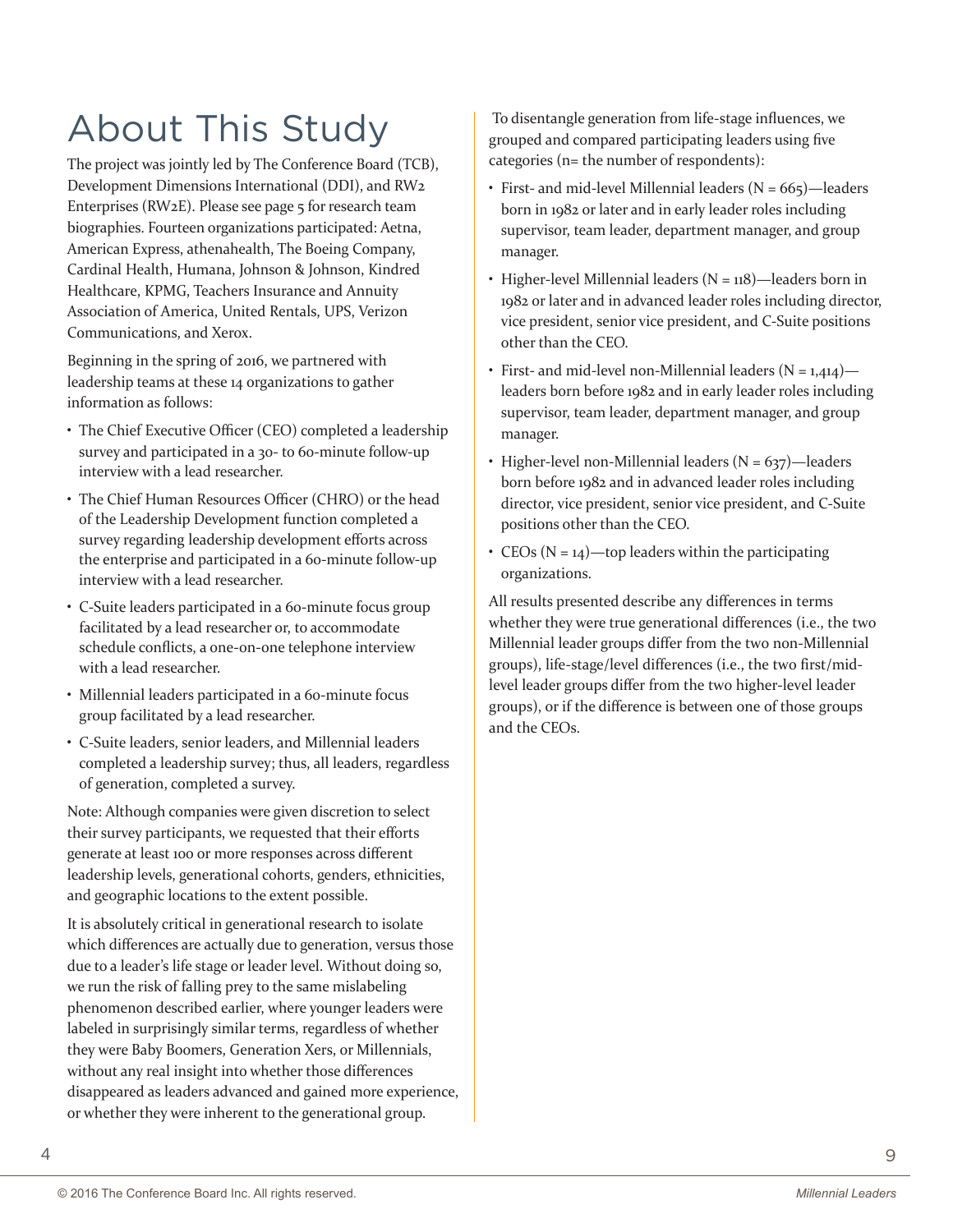

Rebecca L Ray, Ph.D. serves as the Executive Vice President, Knowledge Organization, for The Conference Board. In this role, she has oversight of the research planning, dissemination process, and overall quality of research of all three practice areas (corporate leadership, economy & business environment, and human capital). She received her Ph.D. from New York University and is the author of numerous articles and books, including her coauthored works, *Measuring Leadership Development* (McGraw-Hill, 2012), *Measuring the Success of Leadership Development* (ATD, 2015), and *Measuring the Success of Employee Engagement* (ATD, 2016).

Evan Sinar, Ph.D. is DDI's Chief Scientist and Vice President, Center for Analytics and Behavioral Research (CABER). Evan and his team conduct comprehensive analytical evaluations of talent management programs and produce contemporary, actionable research about leadership assessment and development practices. Evan is the lead author of DDI's Global Leadership Forecast 2014|2015 and is a thought leader on leadership assessment and development, talent management analytics, data visualization, and generational differences.

Richard S. Wellins, Ph.D. is a DDI Senior Vice President and is responsible for launching DDI's new products and services, leading DDI's Center for Analytics and Behavioral Research (CABER) and its major research projects, and executing DDI's global marketing strategy. An expert on leadership development, employee engagement, and talent management, Rich is a frequent presenter at conferences and events around the world and is a judge for CNBC's Asia Business Leader's Award.

Elease Wright serves as a Consultant for RW<sub>2</sub> Enterprises. At Aetna Inc., a leading diversified health care benefits company, she served as the Chief Human Resources Officer for 15 years and helped shape what is one of the nation's most-heralded business transformations. She was instrumental in attracting and retaining key talent during Aetna's transition from a broad-based insurer to healthcare leader. Elease was recently appointed by Governor Dannel Malloy to serve as a member of the Connecticut Board of Regents for Higher Education, which oversees 17 statewide colleges and universities; she also chairs its Audit Committee. She serves on the Board of Directors for the National Academy of Human Resources.

Amanda Popiela is a Research Associate, Human Capital, for The Conference Board. She contributes to research planning and dissemination in a variety of topic areas including diversity & inclusion, employee engagement, and talent management. Amanda has co-authored numerous research reports, including *Building the Foundation of an Innovative Culture: Human Capital's Role in Making It Happen* and the *DNA of High Performing Organizations.*

Amy Ye is a Research Analyst in Human Capital for The Conference Board. Her current research projects focus on employee engagement, leadership development, and talent management. Before joining The Conference Board, Amy worked as a Human Resources/Organizational Development intern in healthcare and financial services.

Matthew Paese, Ph.D. is Vice President, Succession Management and C-Suite Services for DDI, and has consulted with CEOs and senior teams from many leading organizations around the world to design and implement strategic talent initiatives, including organizational talent strategy, succession management, CEO succession, executive assessment, executive coaching and development, and executive team building. Matt is a co-author of *Grow Your Own Leaders*  (Prentice Hall, 2002) and *Leaders Ready Now* (DDI, 2016).